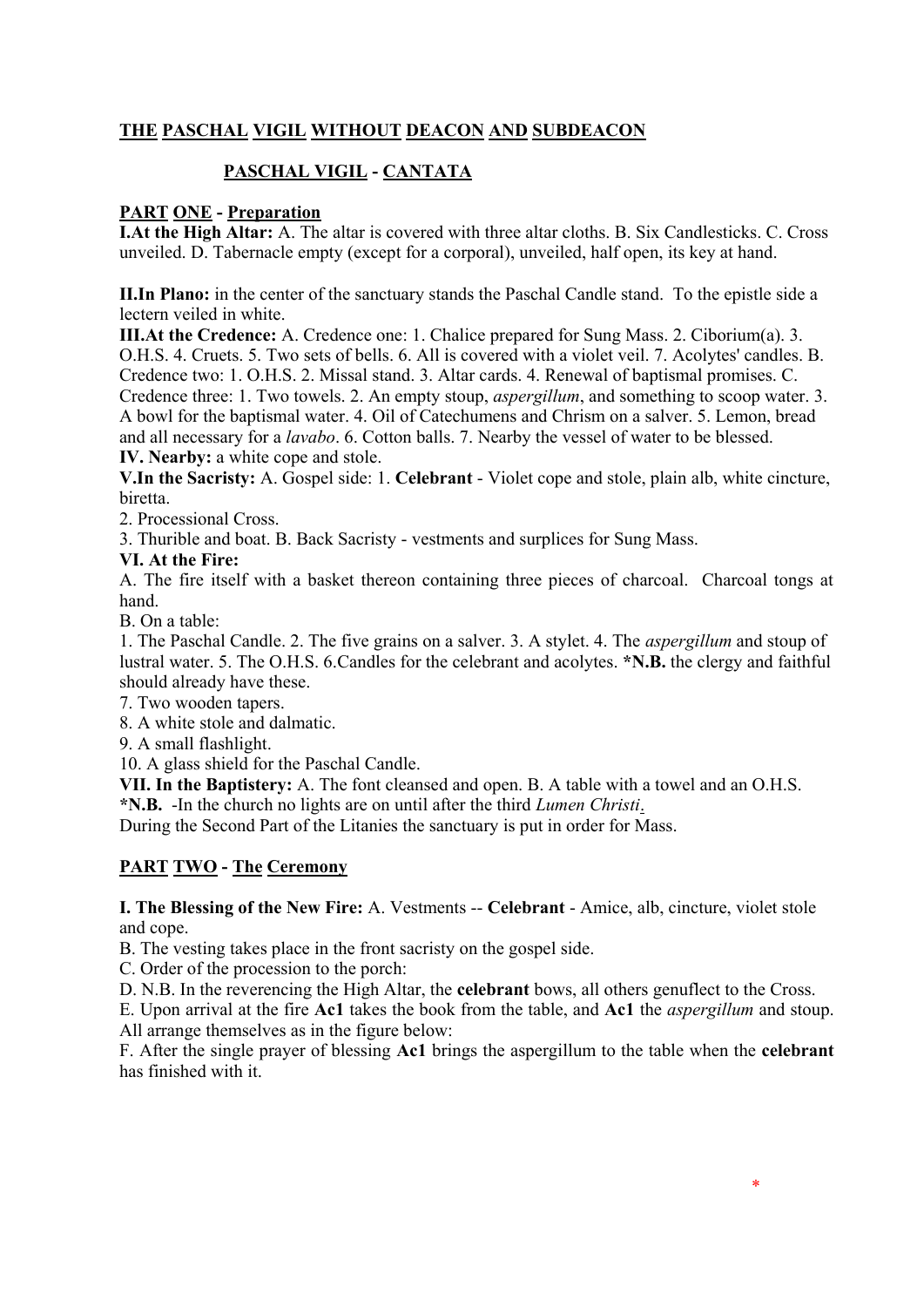G. The **thurifer** takes the coals from the fire and places them in the thurible. He approaches **MC1** for the imposition of incense, and returns to his place when the **celebrant** has finished with the thurible.

**II. The Blessing of the Pascal Candle:** A. **MC2** brings the Paschal Candle before the **celebrant.**  B. **Ac2** brings the stylet to **MC1**. He then gets the grains of incense and *aspergillum* from the

table and returns to his place.

C. After the tracing of the Candle, **Ac2** steps to the right of **MC1**, gives him the *aspergillum*, and takes the stylet. He holds the grains as the **celebrant** sprinkles them with lustral water. He then receives the *aspergillum*.

D. The **thurifer** then gives the thurible to **MC1**. The **celebrant** incenses the grains. The **thurifer**  takes the thurible and returns to his place.

E. **Ac2** gives the grains to **MC1**, places the *aspergillum* and the stylet on the table and returns to the right of **MC1** with a WOODEN taper.

F. When the **celebrant** has placed the grains, **Ac2** receives the tray from the **MC1** and gives him the taper. **Ac2** places the tray on the table and returns to his place.

G. **MC1** presents the taper to the **celebrant** who lights it from the fire and uses it to light the candle.

H. **Ac2** receives the taper from **MC1** and discards it into the fire. He then stands ready at the table to assist the **celebrant** in vesting.

**III. The Solemn Procession:** A. After the prayer *Veniat*, the **celebrant** removes the violet stole and cope and dons a white stole and dalmatic.

**\*N.B.** The violet stole and cope are brought to the sedilia by a **sacristan** during the Solemn Procession.

B. **Ac1** places the book on the table. C. Thereafter, incense is put on and blessed by the **celebrant**. The faithful are ushered into the church at this time.

D. **Ac1** distributes candles to **MC1**, who carries the celebrant's candle, and the servers.

E. The **celebrant** takes the Paschal Candle from **MC2** who then takes the former's biretta from the table and carries it into the church. The procession is formed as in the diagram below:

F. The **celebrant** holds up the candle and chants *Lumen Christi*. All except the **celebrant**, **crossbearer**, and **thurifer** genuflect towards the candle and sing *Deo gratias*.

G. **MC1** lights the **celebrant's** candle from the Paschal Candle. The procession continues.

H. The second *Lumen Christi* occurs in the middle of the church. After the *Deo gratias* the **acolytes** light their own candles from the Paschal Candle, and then--using their tapers--light the candles of the clergy.

I. Upon entering the sanctuary the **servers** group themselves as in the diagram below:

J. When the **celebrant** comes to the sanctuary he chants the third *Lumen Christi.* After the *Deo gratias* the lights throughout the church are lit.

K. **MC2** puts the **celebrant's** biretta on the sedilia, and then gets the O.H.S. from credence 1.

L. The **acolytes** light the candles of the faithful. They then go to the credence and light the acolyte candles thereon, and stand in their places.

M. The **celebrant** puts the Paschal Candle in its stand, and imposes incense at the sedilia assisted by **MC2** and the **thurifer**.

**IV. The** *Preconium Paschale***:** A. The **celebrant** receives the book from **MC2**, and kneels on the lowest step of the altar on the epistle side. He says *Jube*, *Domine, benedicere*, etc. as indicated in the O.H.S.

B. He then rises and goes to the lectern on which he sets the book.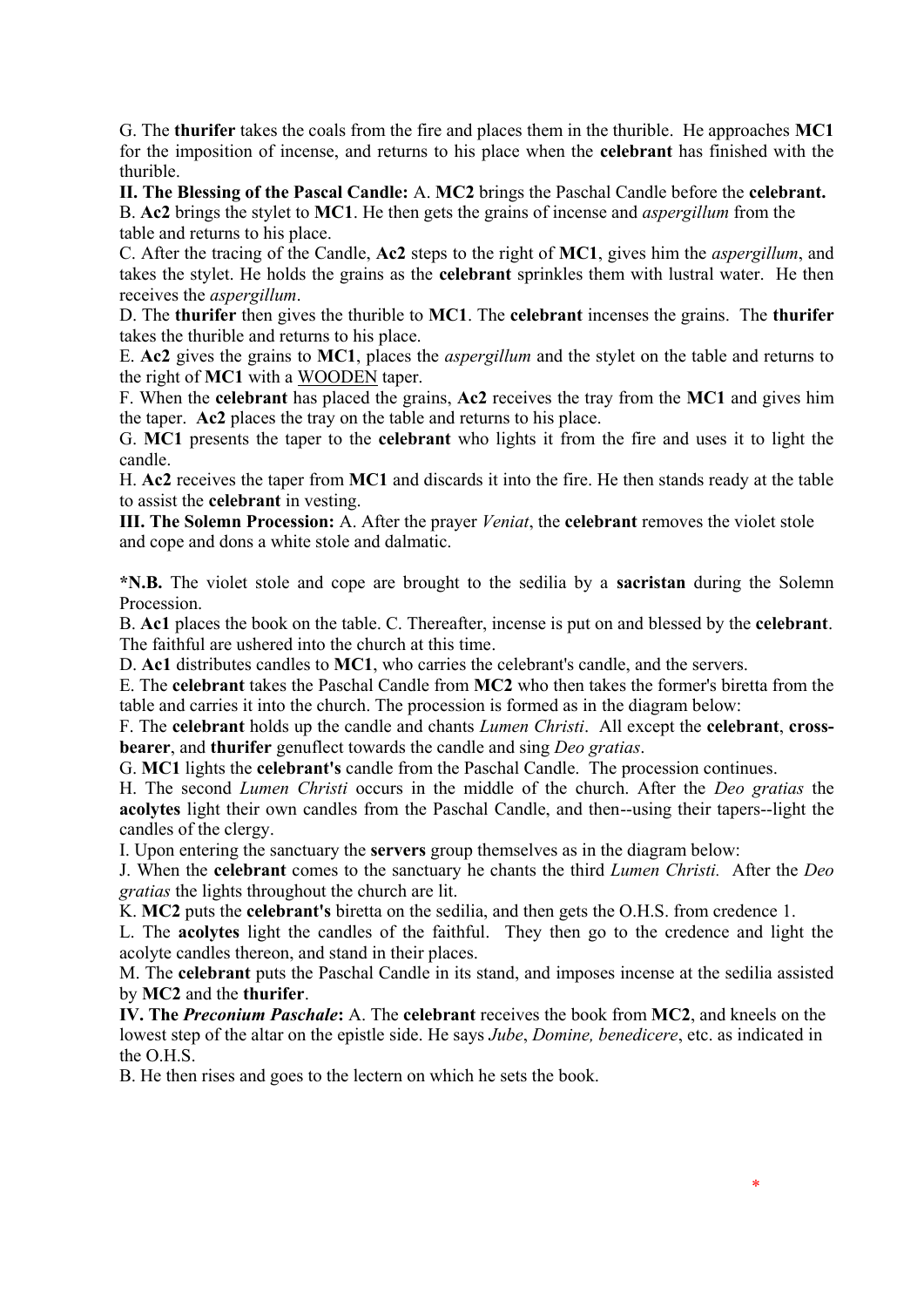C. **MC1** and **MC2** assist the **celebrant** as he incenses the book. He then incenses the candle with single swings walking all around it genuflecting before and after. The **thurifer** returns to his place.

D. All now stand holding lighted candles.

E. **MC1** indicates to him when to begin. See diagram below:

**V. The Lessons:** A. After the *Exsultet* the **cross-bearer** puts the cross aside and goes to his place.

B. Assisted by **MC1**, the **celebrant** changes from the white stole and dalmatic to the violet stole and cope at the sedilia.

C. Meanwhile, **Ac2** removes the white veil from the lectern assisted by **MC2**.

D. All sit for the chanting of the four Lessons.

E. **MC2** conducts each of the four **cantors** to the sanctuary. They genuflect towards the altar cross and then bow to the **celebrant**, before and after the chanting of the lesson. **MC2** stands to the **cantor's** right.

F. After the first lesson, and after the *canticum* following the three other lessons all stand for the prayer. **Ac2** holds the book before the **celebrant** for the prayers.

**VI. The First Part of the Litanies:** A. After the last prayer **Ac1** brings a prie-dieu before the sedilia for the **celebrant**. All kneel.

B. The two **cantors** kneeling in the middle of the choir chant the Litanies of the Saints up to *Omnes Sancti* inclusive.

C. At *Omnes Sancti Monachi et Eremitae* **MC2** and the **acolytes** see to the preparations for the blessing of the baptismal water.

**VII. The Blessing of the Baptismal Water:** A. At the end of the Litanies all rise. **Ac1** removes the prie-dieu.

B. All arrange themselves as in the diagram below:

C. **MC1** brings the Paschal Candle from its stand when it is needed, and replaces it when the **celebrant** has finished with it.

D. Before the oils are added to the water **MC2** removes a quantity to be blessed as baptismal water.

E. After the oil is added **MC2** will assist the **celebrant** with a *lavabo*, if necessary.

**VIII. The Procession to the Baptistery:** A. When the water has been blessed the **celebrant** puts on incense. The procession forms as in the diagram below:

B. **MC2** carries the baptismal water. C. In the baptistery all arrange themselves as in the diagram below: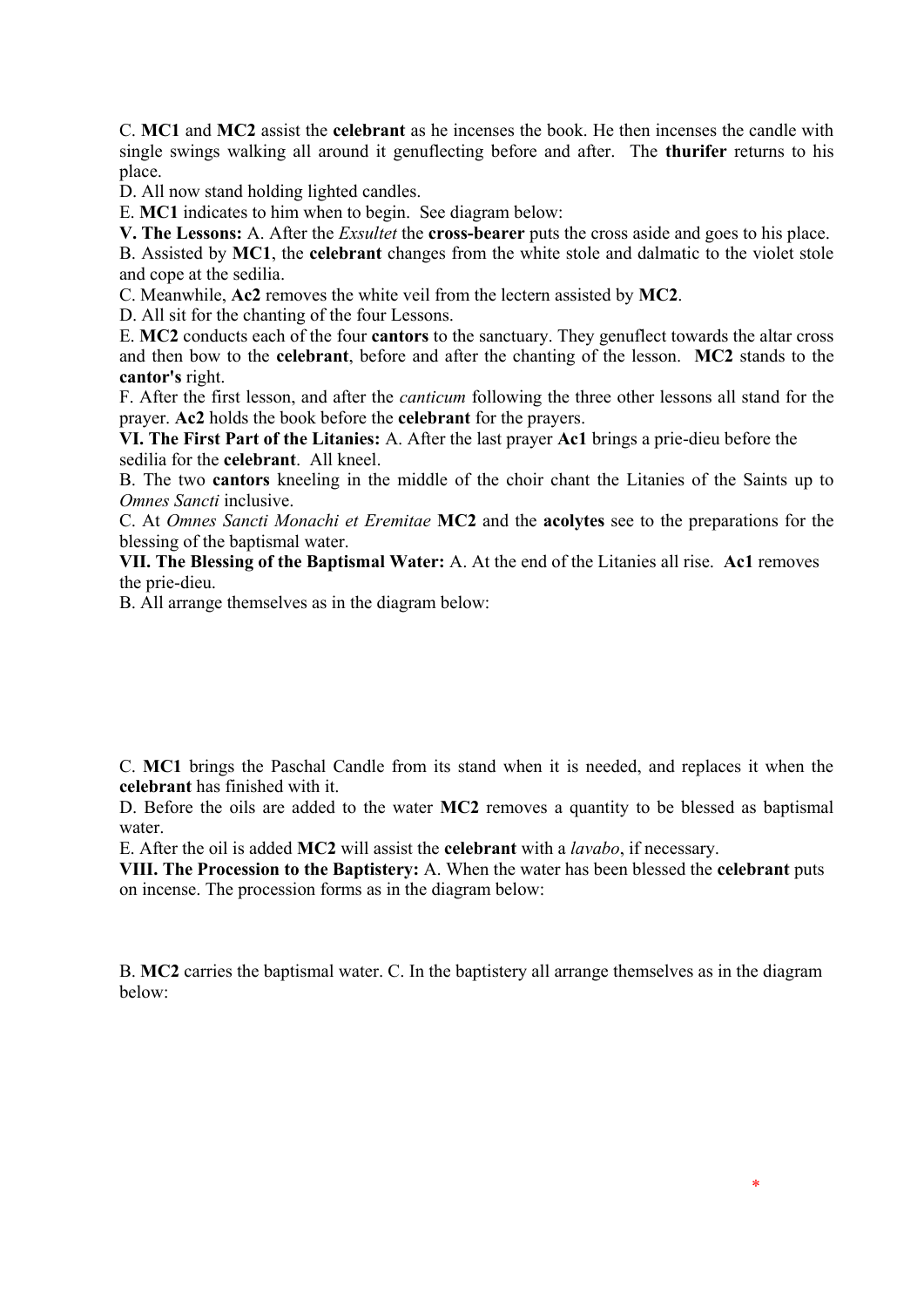D. **MC2** pours the water into the font. E. The **celebrant** then sings the prayer, **MC2** holding the book. He then incenses the font with three simple swings, imposing incense first, if necessary. F. All return to the sanctuary.

G. The **celebrant** goes to the sedilia, removes the violet vestments, and dons a white stole and cope.

H. The **acolytes** light the candles of the clergy and faithful.

**IX. The Renewal of the Baptismal Promises:** A. The **celebrant**, accompanied by **MC1** and **MC2**, goes before the Paschal Candle. He puts on incense and incenses the candle.

B. The **celebrant**, facing the congregation, conducts the renewal of the promises as **MC1** and **MC2** hold the book before him.

C. Thereafter **Ac1** brings the stoup and *aspergillum* to **MC1**. The **celebrant** sprinkles all with lustral water.

D. Thereafter, the procession is formed and all go to the sacristy to vest for Mass.

**X. The Second Part of the Litanies:** A. After the **celebrant** leaves, two **cantors** come to the center of the choir and chant the conclusion of the Litanies.

B. During this the sanctuary is prepared for Mass.

**XI. The Sung Mass of the Easter Vigil:** A. All process in as usual, as the choir chants the *Kyrie*. B. The incensation of the altar takes place immediately. C. The **celebrant** says the *Kyrie* at the epistle corner, then intones the *Gloria* from the center. All of the church bells are rung during the entire singing of the *Gloria*. The **acolytes** may ring small bells during the recitation thereof.

D. The **torch-bearers** tend to the unveiling of the statues at this time.

E. At the Gospel, the **acolytes** assist without candles.

F. There is no *Credo* or Offertory antiphon. G. The *Orate fratres* is said in a clear voice.

H. The *Communicantes* and *Hanc igitur* are proper.

I. The *Agnus Dei*, first prayer before Communion, and Kiss of peace are omitted.

**XII. Lauds of Easter Day:** A. After the ablutions the **celebrant** reads Psalm 150 with its antiphon at the epistle corner while the choir sings the same. All stand.

B. The **celebrant** intones the *Benedictus* antiphon. During the *Benedictus*, the altar, clergy, etc. are incensed as at the Offertory.

C. Hereafter follows the Postcommunion.

D. The last Gospel is omitted.

**\*N.B.** The ciborium(a) consecrated at this Mass is/are placed in the tabernacle. Ciboria reserved elsewhere are brought to the tabernacle after Mass.

### **ITA CAEREMONIA CONFECTA EST**

### **PART THREE - Rules for the Choir**

**I. The Blessing of the New Fire and Paschal Candle:** A. Before the ceremony the **clergy** are in their places in choir with surplice, biretta, *Liber Usualis*, and candles.

B. As the procession enters the church all rise. C. The **clergy** fall into line (two by two) behind the **cross-bearer**. They genuflect to the altar cross.